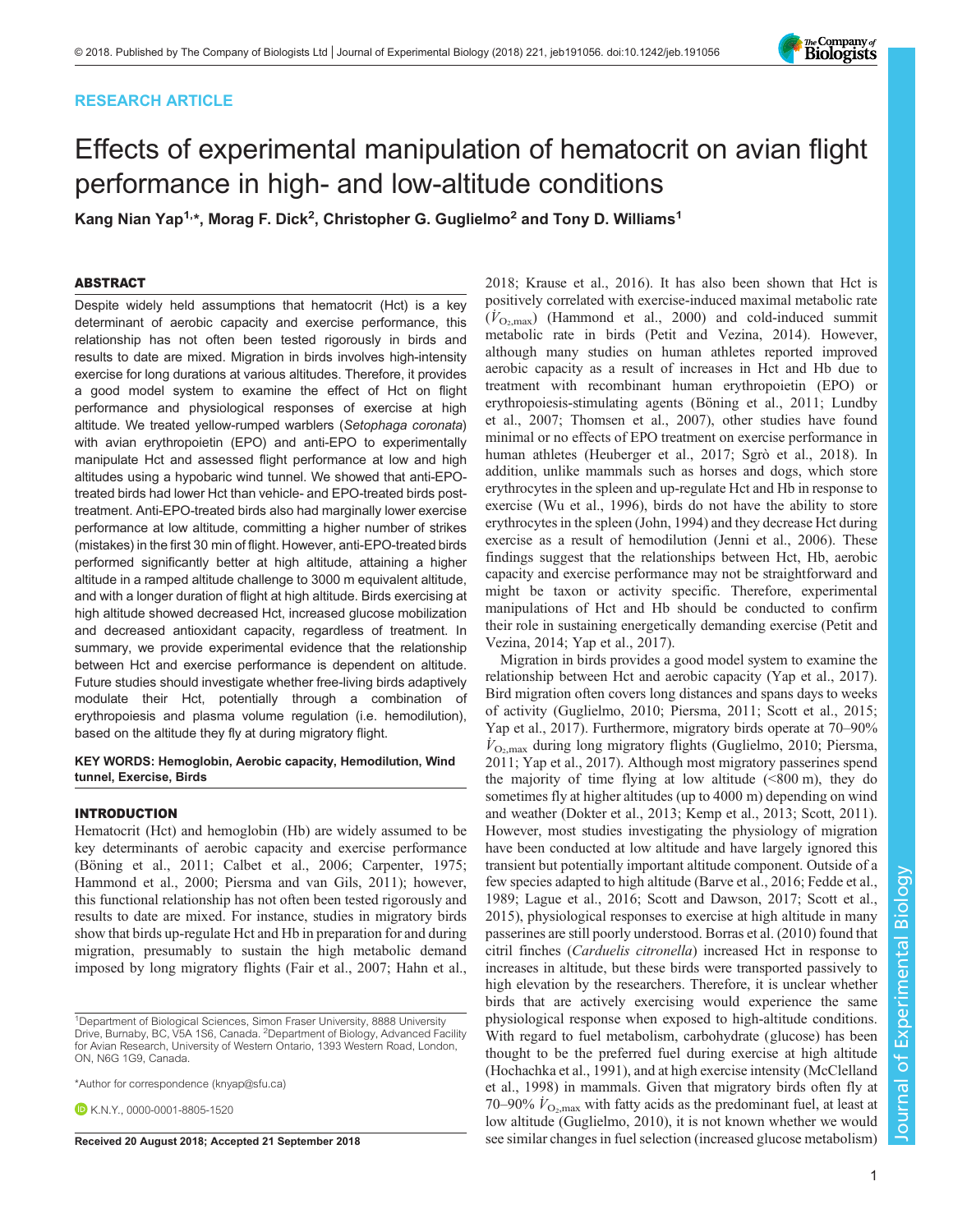in birds exercising at high altitude. In addition, whereas it has been shown that endurance flight can generate a physiological cost, in terms of increased oxidative stress in migratory birds [\(Jenni-](#page-9-0)[Eiermann et al., 2014](#page-9-0)), the synergistic effect of exercise and acute hypoxia exposure at high altitude on oxidative stress remains poorly understood at present.

Here, we investigated the effects of experimental manipulation of Hct and Hb on flight performance and the physiological response to exercise at low and high altitude in a migratory songbird. We treated yellow-rumped warblers (Setophaga coronata) with avian EPO, EPO antibody (anti-EPO) and vehicle and assessed flight performance using a hypobaric wind tunnel [\(Gerson and Guglielmo,](#page-8-0) [2011](#page-8-0); [Hedenström and Lindström, 2017\)](#page-8-0). We predicted that (1) EPO-treated birds would have the highest Hct/Hb level, followed by vehicle-treated birds and anti-EPO-treated birds, (2) EPO-treated birds would have the best exercise performance (i.e. fewer strikes, longer flight duration and cost of transport) during wind tunnel flight at both low and high altitude, followed by vehicle-treated birds and anti-EPO-treated birds, and (3) regardless of treatment, all birds would increase Hct/Hb and glucose mobilization during flight at high altitude. We also predicted that (4) birds dosed with anti-EPO would have increased flight-induced oxidative stress compared with vehicle- and EPO-dosed birds, as a result of decreased endurance capacity and increased difficulty flying in the wind tunnel [\(Jenni-Eiermann et al., 2014](#page-9-0)).

## MATERIALS AND METHODS

## Animals and husbandry

Yellow-rumped warblers, Setophaga coronata (Linnaeus 1766)  $(n=53)$ , were captured using mist nets at Long Point, ON, Canada, between 13 and 16 October 2015, and transported to the Advanced Facility for Avian Research (AFAR) at the University of Western Ontario, London, ON, Canada, by animal carriers in a vehicle. Birds were initially housed in cages (∼914×508×508 mm W×H×L, 2–3 birds per cage) from 13 October 2015 to 22 February 2016. They were transferred to indoor aviaries (2.3×2.4×3.5 m W×H×L) on 23 February 2016 and were kept in aviaries until the end of the experiment, when all birds were released. Birds were kept at a constant room temperature (∼20°C), with ad libitum access to a synthetic agar-based mash diet (60.2% carbohydrate, 13.4% protein and 10.7% lipid; [Marshall et al., 2016](#page-9-0)). Temperature and humidity were similar for both the rooms with cages and the indoor aviaries. Light cycles were set to mimic seasonal overwintering and migratory conditions in the wild. Birds were housed on a 12 h:12 h light:dark cycle (to simulate autumn migration photoperiod) for 2 months upon being brought into captivity. They were switched to an 8 h:16 h light:dark cycle (to simulate overwintering photoperiod) from 22 December 2015 to 17 March 2016, prior to the beginning of the experiment. All birds were collected under a scientific collection permit from the Canadian Wildlife Service (CA-0256), and under Animal Ethics Protocol 2010-216 from the University of Western Ontario Animal Care Committee.

# Dosing pilot: validation of the effects of EPO and anti-EPO on Hct and Hb

Birds were given 2 weeks to acclimate to captivity after being captured during their autumn migratory season, prior to the start of dosing pilot, and  $n=30$  birds were randomly chosen for the dosing pilot. At the start of the pilot, a blood sample was taken from all birds to obtain baseline measurements of Hct and Hb. Birds were then given 7 days to recover from the initial blood sampling, at the end of which they were randomly assigned to three treatment groups

 $(n=10)$  per treatment): EPO, anti-EPO and vehicle. Cross-use between mammalian and avian EPO is ineffective ([Rosse and](#page-9-0) [Waldmann, 1966\)](#page-9-0). Therefore, EPO, anti-EPO and anti-EPO diluent were acquired from chicken EPO ELISA kits (MyBioSource Inc.). Birds in the EPO group were injected intramuscularly (i.m.; right pectoral muscle) with 100 µl of 8000 pg ml<sup>-1</sup> purified chicken EPO; birds in the anti-EPO group were injected i.m. with 50 µl of diluted chicken anti-EPO; birds in the vehicle group were injected i.m. with 50 µl of anti-EPO diluent. A second blood sample was taken 3 days after injections to assess changes in Hct and Hb. These volumes and concentrations as well as the blood-sampling time points were chosen based on a previous dosing pilot conducted in captive zebra finches (Taeniopygia guttata) at Simon Fraser University, BC, Canada [\(Fig. S1](http://jeb.biologists.org/lookup/doi/10.1242/jeb.191056.supplemental); O. Kim et al., unpublished data). Anti-EPO diluent was chosen as the vehicle because neither EPO diluent nor anti-EPO diluent caused a significant change in Hct/Hb in a previous dosing pilot (O. R. Kim, K.N.Y. and T.D.W., unpublished data). Because of logistical constraints, the dosing pilot was conducted in the autumn while the flight experiment was conducted in the spring (the wind tunnel was occupied for another experiment in the autumn).

#### Hypobaric climatic wind tunnel and screening

The hypobaric climatic wind tunnel used in this experiment is housed in the AFAR. It is capable of simulating high-altitude conditions with low-turbulence air flow at various speeds. It has been used routinely to study flight in birds, and birds do exhibit natural flight behavior in the tunnel [\(Ma et al., 2018](#page-9-0); [Maggini et al., 2017](#page-9-0)). To familiarize birds with the wind tunnel and to screen for birds that would fly voluntarily and reliably for long periods in the wind tunnel, individuals were flown at 15°C, 70% relative humidity and at speeds between 7 and 8ms−<sup>1</sup> 2 weeks prior to the start of the experiment (i.e. 3 March). At the end of the screening process, 22 birds were selected to be included in the experiment based on their flight behavior.

## Experimental time line and wind tunnel endurance flight

Starting on 17 March, birds were transferred to a separate indoor aviary with a long-day photoperiod (16 h:8 h light:dark) 3 weeks before the pre-treatment wind tunnel endurance flight (day −21), to be photo-stimulated into a spring migratory condition. To ensure that all birds were in a similar migratory state, we staggered our photo-stimulation treatment so that every bird had been exposed to a long-day photoperiod for exactly 21 days prior to pre-treatment flight. For instance, bird A was transferred to a long-day photoperiod on 17 March, flown on 7 April, injected on 14 April and flown again on 17 April; bird B was transferred to a long-day photoperiod on 18 March, flown on 8 April, injected on 15 April and flown again on 18 April. Birds were flown twice for 120 min in the wind tunnel, once on day 0 prior to any EPO-related treatment and once on day 10, 3 days after the EPO-related treatment was administered (on day 7). Immediately after each of these two flights, birds were bled for measures of Hct, Hb and oxidative stress, and body composition was estimated using a quantitative magnetic resonance body composition analyzer (QMR; Echo Medical Systems) ([Guglielmo et al., 2011](#page-8-0)) [\(Fig. 1\)](#page-2-0).

More specifically, on day 0, birds were fasted for 1 h before the start of pre-treatment flight, after which their body mass was measured  $(\pm 0.01 \text{ g})$  while fat and lean mass were measured using QMR [\(Guglielmo et al., 2011\)](#page-8-0). Birds were flown at 15°C, 70% relative humidity, ground level (low altitude: approximately 182 m a.s.l.) and 8 m s−<sup>1</sup> equivalent wind speed for 120 min. If a bird failed to maintain continuous flight for 5 min after the initial 30 min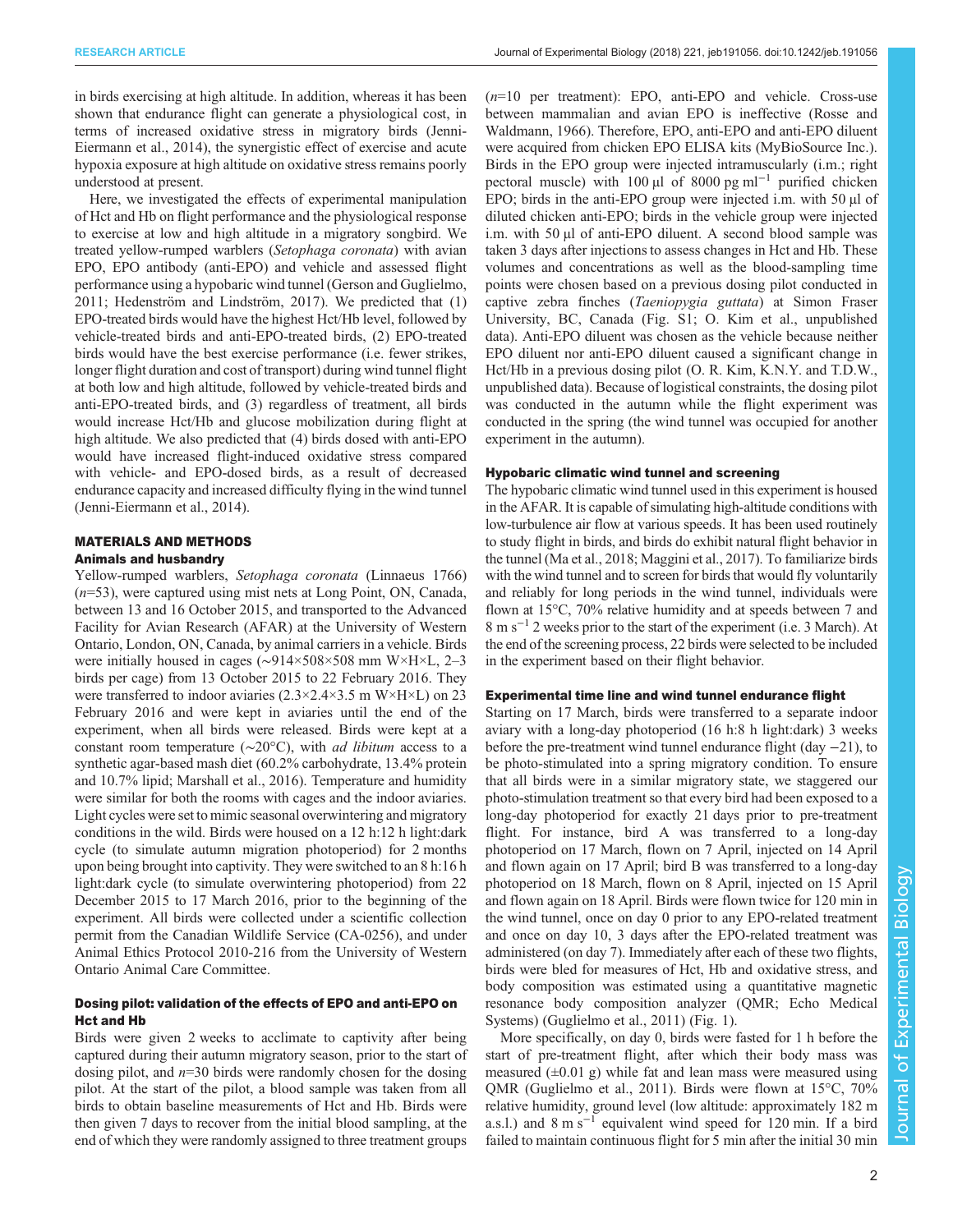<span id="page-2-0"></span>

adjustment period, it was removed and the flight terminated. To determine pre-treatment (day 0) flight energetics and physiology (Hct, Hb, oxidative stress), all birds were weighed, scanned by QMR, and blood sampled immediately following flight. Birds were then returned to their respective aviaries and allowed to rest and recover for 7 days. On day 7, birds were randomly assigned to one of three treatment groups and injected with EPO  $(n=7)$ , anti-EPO  $(n=8)$ or vehicle  $(n=7)$  by an experimenter blind to pre-treatment flight performance. Out of the 17 birds that successfully flew for 120 min during pre-treatment flight, six were assigned to the anti-EPO group, six were assigned to the EPO group and five were assigned to the vehicle group. Three days after treatment (day 10), prior to posttreatment flight, birds were fasted, weighed and scanned by QMR. During the first 105 min of post-treatment flight, birds were flown at low altitude and in the same wind speed and environmental conditions as the pre-treatment flight. We then decreased air pressure to simulate an increase in altitude at  $5 \text{ m s}^{-1}$  up to a maximum of 3000 m a.s.l. equivalent altitude, while maintaining temperature and humidity constant and the equivalent wind speed at 8ms−<sup>1</sup> (i.e. true wind speed was increased to maintain the same dynamic pressure and thus mechanical flight power; [Pennycuick,](#page-9-0) [2008](#page-9-0)). Birds were kept flying in the wind tunnel at 3000 m for 5 min. Birds that failed to maintain continuous flight for 1 min during altitude challenge were taken out of the wind tunnel and the altitude attained was noted by the experimenter; 3000 m was chosen because it is at the upper limit of altitude at which most passerines migrate ([Scott, 2011\)](#page-9-0). In total, birds spent the same amount of time (120 min) flying in the wind tunnel during the post-treatment flight as the pre-treatment flight, with the last 15 min being an altitude challenge. However, because of logistical constraints, only 18 birds of the original 22 were subjected to altitude challenge, whereas the remaining four were flown at low altitude for the entire duration (i.e. 120 min). Of the 18 birds that were subjected to altitude challenge post-treatment, all six anti-EPO-treated birds, four out of six vehicle-treated birds and one out of six EPO-treated birds attained the 3000 m simulated altitude. To determine post-treatment flight energetics and physiology, all birds were weighed, scanned by QMR, and blood sampled immediately following flight. Blood samples were not collected before flight to avoid any effect of blood sampling on flight performance (i.e. puncture wound, dehydration due to blood loss, anemia, etc.). Although endurance flight could induce dehydration, it has been shown that birds actively regulate plasma osmolality and relative body water content to maintain water homeostasis [\(Gerson and Guglielmo, 2011\)](#page-8-0). A summary of the experimental time line is provided in Fig. 1.

## Behavioural observations and determination of flight performance

Behavioural observations of flying birds were conducted by an independent observer blind to dosing treatments. Four different metrics were used to assess flight performance during both pretreatment and post-treatment flights: (1) number of strikes in the first 105 min of flight, (2) number of strikes in the first 30 min of flight, (3) energy expenditure and (4) total duration of flight. Strikes were defined as mistakes that individuals made during flight (i.e. when a bird landed or was blown to the back net of the wind tunnel; [Maggini et al., 2017](#page-9-0)). Total energy expenditure was determined using fat and lean mass lost during flight as quantified by the QMR scans pre- and post-flight ( $E=\Delta$ fat mass×39.6 kJ g<sup>-1</sup>+ $\Delta$ lean mass×5.3 kJ g−<sup>1</sup> ; [Gerson and Guglielmo, 2011](#page-8-0)). We also calculated both cost of transport [COT=E/(wind speed×flight duration)] and flight power  $(E/\text{flight duration})$ . We chose to assess the number of strikes in the first 30 min of flight because it has been shown that the first 30 min are the most challenging time as birds adjust to conditions in the wind tunnel [\(Ma et al., 2018\)](#page-9-0), possibly because birds make a suite of physiological adjustments during the onset of flight ([Gerson and Guglielmo, 2013](#page-8-0); [Jenni et al., 2006](#page-9-0)). For posttreatment flights, in addition to the four performance metrics above, we also included three other performance metrics: (1) altitude (the maximum altitude attained by the bird at the end of the flight test period, or the altitude at which the bird failed to maintain continuous flight for 1 min), (2) altitude duration (the total duration of flight at 3000 m) and (3) altitude strikes (the number of strikes at 3000 m).

## Physiological measurements and assays

Pre-treatment (day 0) and post-treatment (day 10) blood samples were obtained from the brachial vein following puncture with a 26G needle, and blood was collected using heparinized microhematocrit tubes. Hct ( percent packed cell volume) was measured with digital calipers  $(\pm 0.01 \text{ mm})$  following centrifugation of whole blood for 5 min at  $10,000 g$  (Haematokrit 210, Hettich, Tuttlingen, Germany). Hb  $(g \, dl^{-1})$  was measured using the cyanomethemoglobin method [\(Drabkin and Austin, 1932\)](#page-8-0) modified for use with a microplate spectrophotometer (BioTek Powerwave 340, BioTek Instruments, Winooski, VT, USA), using 5 μl whole blood diluted in 1.25 ml Drabkin's reagent (D5941; Sigma-Aldrich Canada, Oakville, ON, Canada) with absorbance measured at 540 nm. Intra-assay coefficient was 2.51%. Blood glucose was also measured in individuals at the time of blood sampling using a glucose meter (Accu-Chek Aviva, Roche

| Table 1. Pre-treatment and post-treatment values for hematocrit (Hct) and hemoglobin (Hb) during dosing pilot |  |  |
|---------------------------------------------------------------------------------------------------------------|--|--|
|                                                                                                               |  |  |

|                                        | Pre-treatment                  |                          | Post-treatment                 |                                      |                                |                                |
|----------------------------------------|--------------------------------|--------------------------|--------------------------------|--------------------------------------|--------------------------------|--------------------------------|
|                                        | Anti-EPO                       | EPO                      | Vehicle                        | Anti-EPO                             | <b>EPO</b>                     | Vehicle                        |
| Hct $(\%)$<br>Hb (g dl <sup>-1</sup> ) | 49.49±1.13<br>$13.14 \pm 0.77$ | 47.96±1.12<br>12.78±0.76 | 48.28±1.07<br>$14.32 \pm 0.73$ | $47.33 \pm 1.13$<br>$11.93 \pm 0.76$ | 50.28±1.17<br>$13.01 \pm 0.77$ | 49.98±1.07<br>$14.54 \pm 0.73$ |

Data are least-squares means±s.e.m. EPO, erythropoietin.

Biology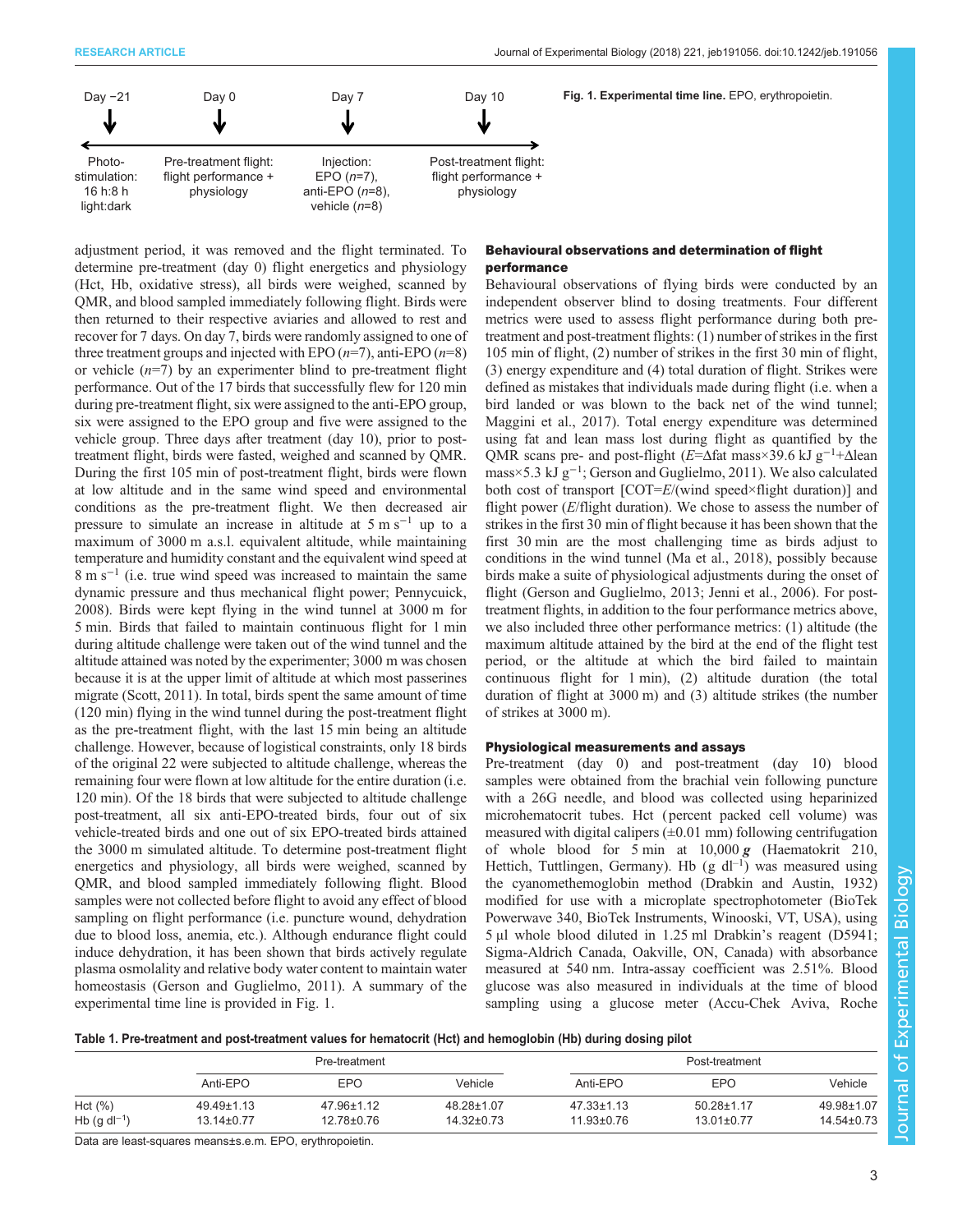|                              | Pre-treatment                   |                                   |                                   | Post-treatment                    |                                   |                                 |
|------------------------------|---------------------------------|-----------------------------------|-----------------------------------|-----------------------------------|-----------------------------------|---------------------------------|
|                              | Anti-EPO                        | EPO                               | Vehicle                           | Anti-EPO                          | <b>EPO</b>                        | Vehicle                         |
| Strikes $105$                | $11.13 \pm 6.99$                | $20.14 \pm 7.47$                  | $9.43 \pm 7.47$                   | $20.63 \pm 6.99$                  | 12.86±7.47                        | $2.86 \pm 7.47$                 |
| Strikes <sub>30</sub>        | $6.25 + 4.21$                   | $11.43 \pm 4.50$                  | $2.28 + 4.50$                     | $11.38 + 4.21$                    | $2.28 + 4.51$                     | $2.14\pm4.50$                   |
| $COT$ (kJ km <sup>-1</sup> ) | $0.24 \pm 0.03$                 | $0.26 \pm 0.04$                   | $0.25 \pm 0.04$                   | $0.28 \pm 0.03$                   | $0.20 \pm 0.04$                   | $0.27 \pm 0.04$                 |
| Power (W)<br>Duration (s)    | $1.90 + 0.26$<br>4999.00±478.00 | $2.03 \pm 0.28$<br>5572.85±511.00 | $1.95 \pm 0.28$<br>6004.29±511.00 | $2.19 \pm 0.26$<br>5655.75±478.00 | $1.60 \pm 0.28$<br>6241.14±511.00 | $2.08 + 0.28$<br>6267.86±511.00 |

<span id="page-3-0"></span>Table 2. Pre-treatment and post-treatment values for the number of strikes, cost of transport, power and flight duration during wind tunnel endurance flight

Data shown are means±s.e.m. Strikes<sub>105</sub>, number of strikes in the first 105 min of flight; Strikes<sub>30</sub>, number of strikes in the first 30 min of flight; COT, cost of transport.

Diagnostics, Mannheim, Germany). Blood samples from both time points were also assayed for total antioxidant capacity (OXY, μmol HClO l−<sup>1</sup> ) and reactive oxygen metabolites (dROMs, mg H2O2 dl−<sup>1</sup> ). All plasma samples were analyzed using a microplate spectrophotometer (BioTek Powerwave 340) and 96 well microplates. Analyses of oxidative stress were carried out according to established protocols as described in [Costantini et al.](#page-8-0) [\(2008](#page-8-0), [2011\)](#page-8-0), with slight modification. Specifically, we measured dROMs and OXY using the commercial kits dROMs and OXY-Adsorbent Test (Diacron International, Grosseto, Italy), respectively. Inter-  $(n=4)$  and intra-  $(n=3)$  assay coefficients for OXY were 5.95% and 5.41%, respectively. Inter-  $(n=2)$  and intra-  $(n=2)$  assay coefficients for dROMs were 0.27% and 3.56%, respectively.

#### Statistical analyses

Analyses were carried out using R version 0.99.467 [\(http://www.R](http://www.R-project.org/)[project.org/](http://www.R-project.org/)). Data were first examined for normality using the Shapiro–Wilk test and data were either transformed prior to analysis or analyzed using a non-parametric test (Kruskal–Wallis test). For the dosing pilot, we tested the effect of EPO, anti-EPO and vehicle on Hct and Hb using repeated measures with time and treatment as main effects, individual bird ID as a random factor and body mass as a covariate. We also report the least-squares means and s.e.m. of pre-treatment Hct and Hb and post-treatment Hct and Hb in a separate table ([Table 1](#page-2-0)). F-statistics and P-values were generated using the lmerTest package [\(https://CRAN.R-project.org/](https://CRAN.R-project.org/package=lmerTest) [package=lmerTest\)](https://CRAN.R-project.org/package=lmerTest) and Tukey's HSD ( package multcomp; [Hothorn et al., 2008\)](#page-8-0) was used to evaluate pairwise comparisons between treatments and time points following a significant mixed model.

For the wind tunnel flight experiment, physiological metrics (glucose, Hct, Hb, OXY, dROMs) were analyzed using repeated measures with time and treatment as main effects and individual bird ID as a random factor. Body mass was included in all models as a covariate. In addition, to investigate the effect of flight at high altitude on Hct and Hb, we analyzed Hct and Hb using repeated measures with flight and time as main effects and individual bird ID as a random factor. All treatment groups were pooled in this particular model because we did not detect any main effects of treatment, nor interactions between treatment and other variables  $(P>0.1$  in all cases). We did not test for the effect of flight at high altitude on other physiological measures because we only had plasma samples from two birds (out of four) that were flown at low altitude for both pre- and post-treatment flight. F-statistics and P-values were generated using the lmerTest package [\(https://CRAN.](https://CRAN.R-project.org/package=lmerTest) [R-project.org/package=lmerTest\)](https://CRAN.R-project.org/package=lmerTest) and Tukey's HSD ( package multcomp; [Hothorn et al., 2008](#page-8-0)) was used to evaluate pairwise comparisons between treatments and time points following a significant mixed model.

To analyze the change in performance between pre-treatment and post-treatment flights, we subtracted pre-treatment values from their respective post-treatment values to obtain the change in the number of strikes in the first 105 min  $(\Delta Strikes<sub>105</sub>)$  and first 30 min ( $\Delta$ Strikes<sub>30</sub>), cost of transport ( $\Delta$ COT), flight power ( $\Delta$ Power) and flight duration (ΔDuration). We then used a general linear model (GLM) to test for the effect of treatment on  $\Delta \text{Strikes}_{105}$ ,  $\Delta \text{Strikes}_{30}$ , ΔCOT, ΔPower and ΔDuration. We also report the means and s.e.m. of the same performance metrics for both pre-treatment and posttreatment flights in a separate table (Table 2). Altitude attained, flight duration at altitude (altitude duration) and number of strikes at 3000 m (altitude strikes) were analyzed using the Kruskal–Wallis test, followed by multiple comparisons using the LSD test if the model was significant. We report the  $H<sub>z</sub>$ .  $F<sub>z</sub>$  and  $Z<sub>z</sub>$  statistics and the associated P-values. Final sample sizes for all behavioral and physiological metrics are listed in [Table S1](http://jeb.biologists.org/lookup/doi/10.1242/jeb.191056.supplemental).



Fig. 2. Effects of avian EPO and anti-EPO on hematocrit (Hct) and hemoglobin (Hb). Hct (A) and Hb (B) data are least-squares means±s.e.m. Anti-EPO n=10; EPO, n=10; vehicle, n=11. Linear mixed effect model (e.g. Hct∼Treatment\*Time+Body mass).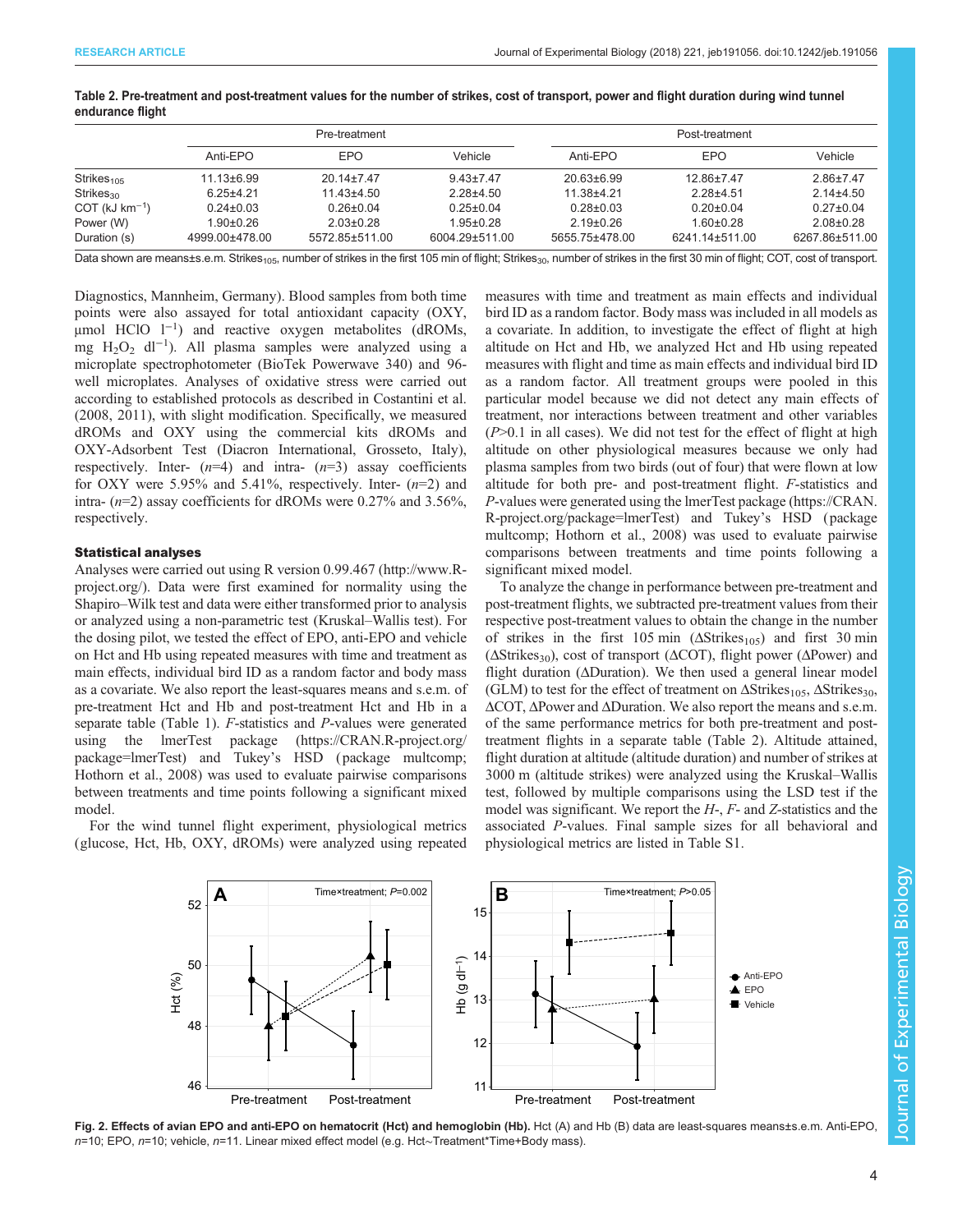#### <span id="page-4-0"></span>RESULTS

## Dosing pilot: effects of avian EPO and anti-EPO on Hct and Hb

There was a significant treatment×time interaction for Hct  $(F_{2,26}=8.51, P=0.002;$  [Fig. 2](#page-3-0)A): birds dosed with anti-EPO decreased Hct from pre-treatment to post-treatment  $(t_{25}=2.6,$  $P=0.01$ ), birds dosed with EPO increased Hct from pre-treatment to post-treatment ( $t_{26}=-2.6, P=0.01$ ) and vehicle-treated birds had a similar Hct from pre-treatment to post-treatment  $(t_{26}=-2.0,$  $P=0.06$ ). However, it should be noted that post-treatment Hct was not different between vehicle-treated and EPO-treated birds  $(t_{35}=-0.16, P=1.0)$ . Hb was independent of the treatment×time interaction  $(F_{2,26}=1.18, P=0.32;$  [Fig. 2B](#page-3-0)), and the main effects of treatment  $(F_{2,27}=1.06, P=0.36)$  and time  $(F_{1,26}=1.81, P=0.19)$ .

Body mass co-varied significantly with Hct  $(P=0.03)$  but not Hb  $(P=0.07)$ .

# Effects of EPO and anti-EPO on flight performance at low altitude

There was a marginally significant effect of treatment on the change in the number of strikes in the first 30 min of flight  $(\Delta Strikes_{30};$  $F_{2,19}=3.12, P=0.06$ ; Fig. 3A). Anti-EPO-treated birds performed worse than EPO-treated birds during the post-treatment flight (pairwise contrast, Tukey HSD,  $Z=2.51$ ,  $P=0.03$ ). There was no significant difference between anti-EPO-treated birds and vehicle-treated birds  $(Z=1.01, P=0.57)$  and between EPO-treated birds and vehicle-treated birds ( $Z=-1.44$ ,  $P=0.32$ ) in terms of  $\Delta S$ trikes<sub>30</sub>. There was no



Fig. 3. Effects of EPO and anti-EPO on the number of strikes, flight duration, cost of transport and power. (A) Change in the number of strikes in the first 30 min of flight (ΔStrikes<sub>30</sub>). (B) Change in the number of strikes in the first 105 min of flight (ΔStrikes<sub>105</sub>). (C) Change in flight duration (ΔDuration). (D) Change in cost of transport (ΔCOT). (E) Change in power (ΔPower). Data are least-squares means±s.e.m. Anti-EPO, n=8; EPO, n=7; vehicle, n=7. General linear model (e.g. ∆Strikes<sub>30</sub>∼Treatment). \*P<0.05; NS, not significant.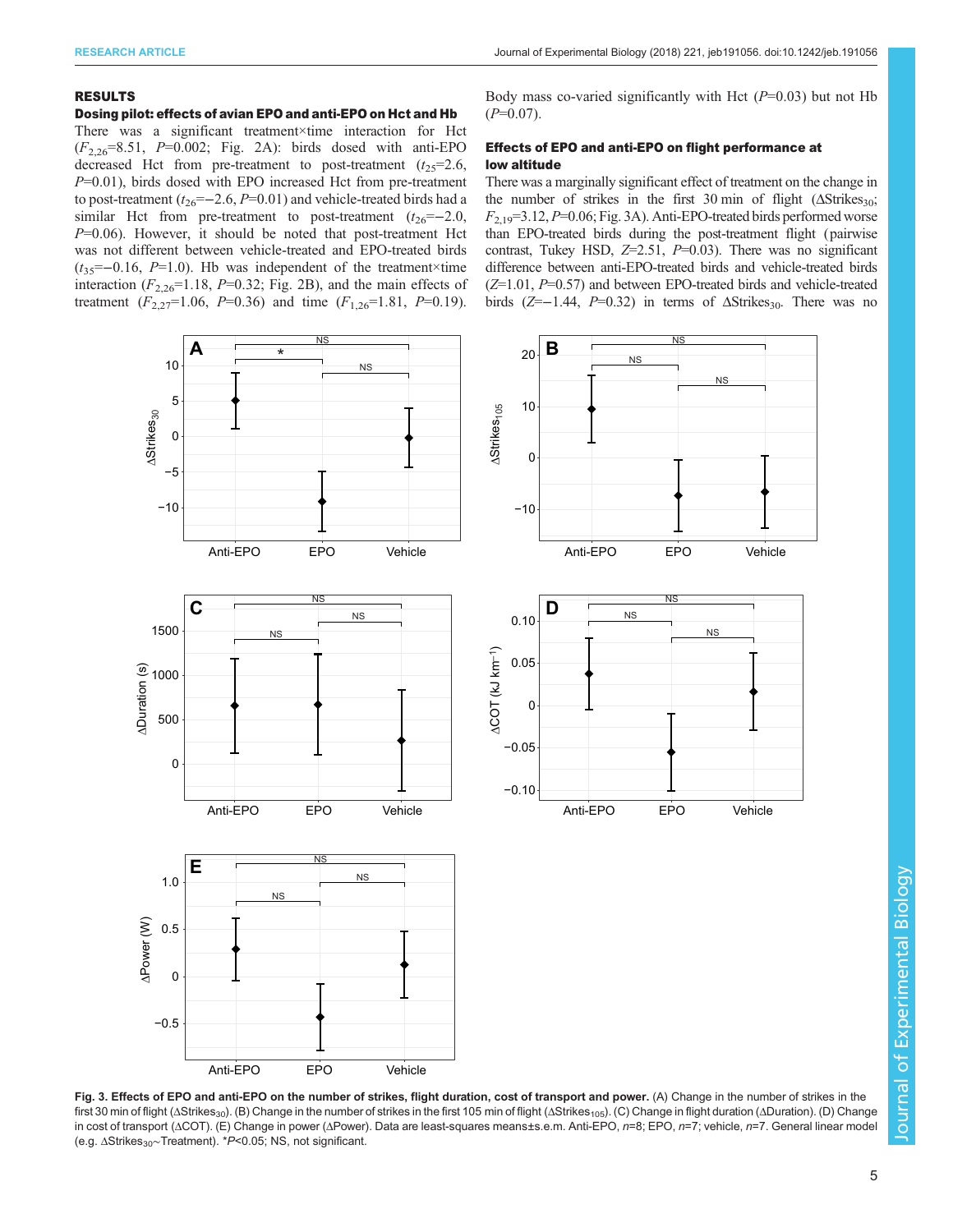<span id="page-5-0"></span>

Fig. 4. Effects of EPO and anti-EPO on altitude attained and flight duration at altitude. Altitude (A) and altitude duration (B) data are least-squares means±s.e.m. For A: anti-EPO, n=6; EPO, n=6; vehicle, n=6; for B: anti-EPO, n=6; EPO, n=1; vehicle, n=4. Kruskal–Wallis test (e.g. Altitude∼Treatment). Note: there are no error bars associated with the EPO group in B because only one EPO-dosed bird attained 3000 m, when altitude duration was quantified. \*P<0.05; \*\*P<0.01; NS, not significant.

significant effect of treatment on the change in the number of strikes in the first 105 min of flight ( $ΔStrikes<sub>105</sub>; F<sub>2,19</sub>=2.03, P=0.15; Fig. 3B$  $ΔStrikes<sub>105</sub>; F<sub>2,19</sub>=2.03, P=0.15; Fig. 3B$ ), change in flight duration ( $\Delta$ Duration;  $F_{2,19}$ =0.17,  $P$ =0.84; [Fig. 3C](#page-4-0)), change in cost of transport ( $\triangle$ COT;  $F_{2,19}$ =1.18, P=0.33; [Fig. 3D](#page-4-0)) or change in flight power ( $\triangle$ Power;  $F_{2,19}$ =1.18, P=0.33; [Fig. 3](#page-4-0)E).

# Effects of EPO and anti-EPO on flight performance at high altitude

There was a significant effect of treatment on altitude attained (Altitude;  $H=7.37$ , d.f.=2,  $P=0.02$ ; Fig. 4A): birds dosed with antiEPO attained a significantly higher altitude than EPO-dosed birds (LSD test,  $Z=3.06$ ,  $P<0.01$ ), but a similar altitude to birds dosed with vehicle  $(Z=1.43, P=0.15)$ . Altitude attained by EPO-dosed birds tended to be lower than that reached by vehicle-dosed birds but the difference was not significant ( $Z=-1.62$ ,  $P=0.10$ ). Similarly, there was a significant effect of treatment on flight duration at altitude for the birds that attained 3000 m (altitude duration;  $H=7.24$ , d.f.=2,  $P=0.02$ ; Fig. 4B), where both anti-EPO-dosed birds and vehicle-dosed birds had significantly greater altitude duration than EPO-treated birds ( $Z=3.33$ ,  $P<0.01$  and  $Z=-2.06$ ,  $P=0.03$ ,



Fig. 5. Effects of exercise at high altitude on Hct, glucose, antioxidant capacity (OXY) and reactive oxygen metabolites (dROMs). Hct (A), glucose (B), OXY (C) and dROMs (D) data are least-squares means±s.e.m. Anti-EPO, n=6; EPO, n=6; vehicle, n=6. Treatments groups were pooled for A-C. In A, Altitude refers to birds that were flown at low altitude during pre-treatment and high altitude during post-treatment; End refers to birds that were flown at low altitude during both pre- and post-treatment. Linear mixed effect model (e.g. Hct∼Treatment\*Time+Body mass). \*P<0.05; \*\*P<0.01; NS, not significant.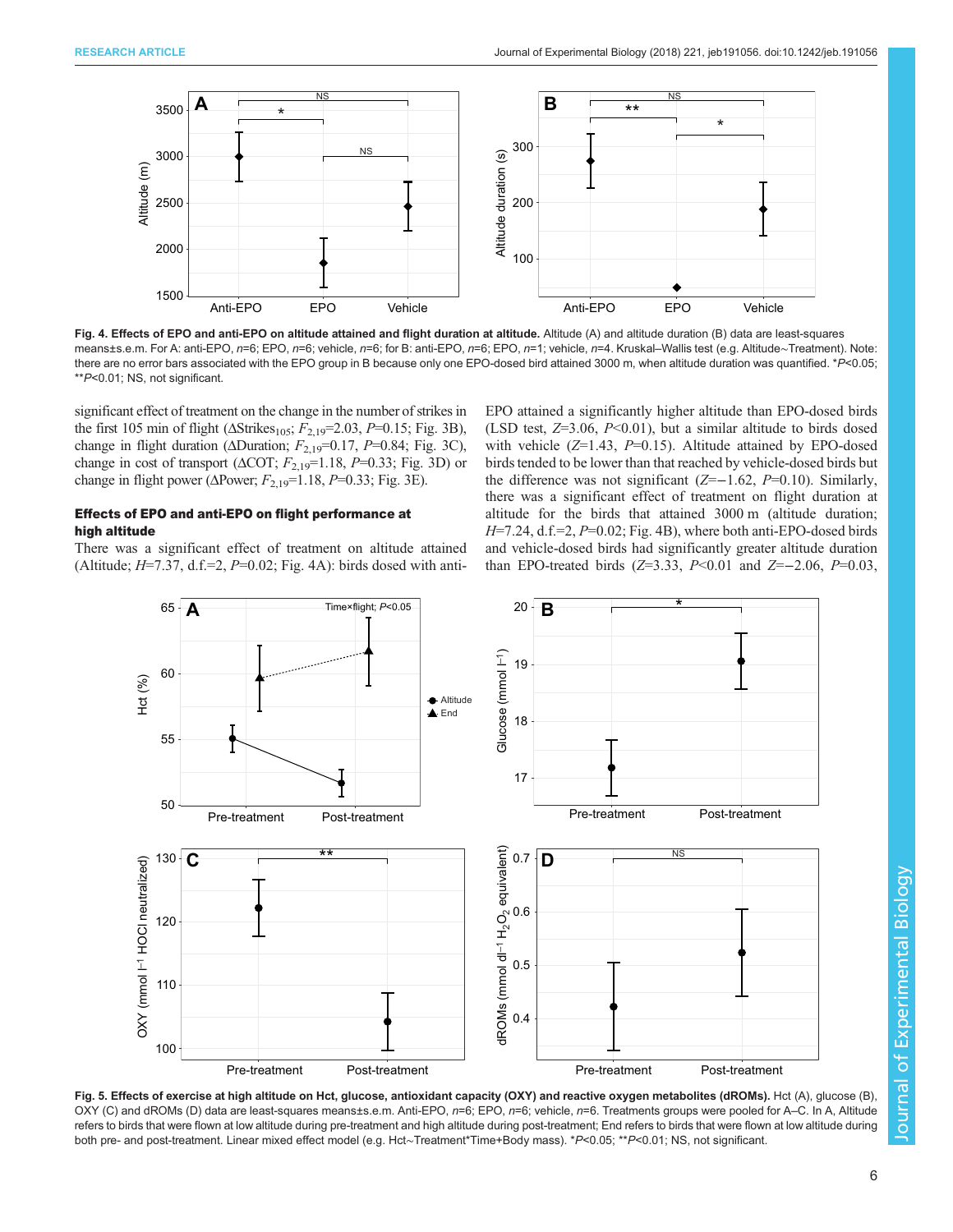respectively). The anti-EPO group and vehicle group had similar altitude duration  $(Z=1.27, P=0.20)$ . There was no significant difference in the number of strikes at 3000 m between the three different treatment groups (altitude strikes;  $H=4.30$ , d.f.=2,  $P=0.11$ ) for birds that attained this altitude, probably because only a small subset of birds attained 3000 m when strikes were quantified.

#### Physiological responses to flight at high altitude

All three treatment groups were pooled for analyses of Hct, glucose and OXY as there was no significant treatment effect or treatment×time interaction  $(P>0.1$  in all cases). There was a significant flight×time interaction for Hct  $(F_{1,18}=4.87, P=0.04;$ [Fig. 5A](#page-5-0)). Regardless of treatment, birds that were flown at high altitude post-treatment had significantly lower Hct post-flight than when they were flown at low altitude pre-treatment  $(t_{18}=3.62,$  $P<0.01$ ), while birds that were flown at low altitude post-treatment had similar Hct post-flight to those at pre-treatment  $(t_{18}=-0.88, P=0.81)$ . Hb was independent of the flight×time interaction  $(F_{1,18}=0.18)$ ,  $P=0.67$ ). We did not examine the flight×time interaction for glucose, OXY and dROMs because we only had plasma samples from two birds (out of four) that were flown at low altitude for both pre- and post-treatment flight. Regardless of treatment, birds had higher blood glucose ( $F_{1,16}$ =7.40, P=0.01; [Fig. 5](#page-5-0)B) and lower OXY ( $F_{1,16}$ =10.36,  $P<0.01$ ; [Fig. 5](#page-5-0)C) in response to flight at high altitude. Although we were not able to run formal statistics to test for a flight×time interaction for glucose and OXY because of the low sample size, raw numbers from the two birds that we did obtain data for suggested that birds that were flown at low altitude post-treatment had similar levels of blood glucose and OXY to those at pre-treatment. There was neither a main effect of treatment and time nor a treatment×time interaction for Hb  $(F_{2,14}=0.48, P=0.62)$  and dROMs  $(F_{2,14}=2.79, P=0.09;$  [Fig. 5](#page-5-0)D).

## **DISCUSSION**

We manipulated Hct and Hb of yellow-rumped warblers experimentally using EPO and anti-EPO and investigated flight performance at low and high altitude. Our experiment showed that compared with birds treated with EPO, birds treated with anti-EPO had significantly lower Hct and more difficulty flying in the wind tunnel (i.e. lower exercise performance) in the low-altitude condition. However, anti-EPO-treated birds performed significantly better than EPO-treated birds in high-altitude conditions. All birds appeared to experience similar physiological responses to exercise at high altitude regardless of treatment. When exercising in the high altitude condition, birds decreased Hct, increased glucose mobilization and decreased antioxidant capacity.

Migratory birds up-regulate the rate of red blood cell production and Hct prior to and during the migratory season to fuel energetically demanding migratory flights [\(Fudickar et al., 2016](#page-8-0); [Krause et al., 2016](#page-9-0)), potentially through action of the hypoxiainducible factor (HIF) signaling pathway and downstream production of the hormone EPO ([Fudickar et al., 2016;](#page-8-0) [Jelkmann,](#page-9-0) [2011](#page-9-0)). We observed a significant decrease in Hct in birds treated with anti-EPO, as well as an increase in Hct in EPO-treated birds, largely consistent with findings from other taxa [\(Elliott et al., 2009](#page-8-0); [Schooley and Mahlmann, 1971; Thapliyal et al., 1982; Wolf et al.,](#page-9-0) [2001](#page-9-0)). However, it should be noted that vehicle-treated birds and EPO-treated birds experienced a similar increase in Hct, suggesting that perhaps the observed increase in Hct is due to factors other than EPO alone. Anti-EPO and EPO did not produce the same anticipated effect on Hb in the dosing pilot, suggesting that Hb is regulated somewhat independently of Hct in birds [\(Wagner et al.,](#page-9-0) [2008](#page-9-0); [Williams et al., 2012](#page-9-0)). It should also be noted that although we found an effect of anti-EPO and EPO on Hct in the dosing pilot, a treatment effect was not observed in the wind tunnel endurance flight experiment. However, the two findings are not directly comparable because post-treatment blood samples were collected under resting conditions in the dosing pilot whereas in the flight experiment, post-treatment blood samples were collected after flight at high altitude. Hemodilution exhibited by exercising birds [\(Jenni](#page-9-0) [et al., 2006\)](#page-9-0) could also wash out the effect of the anti-EPO treatment. Additionally, the values of Hct were higher in the wind tunnel endurance flight experiment than in the dosing pilot, perhaps because different individuals were used in the pilot and the flight experiment (screening of birds was only performed after the dosing pilot; see Materials and Methods for details), or because of differences in time of the year (autumn migration versus spring migration) or in water balance, which could affect plasma volume. Admittedly, the magnitude of the decrease in Hct in the anti-EPO group was rather small. However, some studies in human subjects have shown that a small change in Hct (3–5%) can have a significant effect on both submaximal and maximal exercise performance [\(Rasmussen et al., 2010; Thomsen et al., 2007\)](#page-9-0).

Consistent with our initial prediction, as well as the physiological response observed in the dosing study, we found that birds dosed with anti-EPO had lower flight performance (i.e. higher number of strikes in the first 30 min of flight) in the wind tunnel in low-altitude conditions. However, it should be noted that anti-EPO birds were committing a higher number of strikes in the first 30 min in the pretreatment flight relative to EPO- and vehicle-treated birds [\(Table 2\)](#page-3-0), hence the 'regression toward the mean' phenomenon [\(Nesselroade](#page-9-0) [et al., 1980](#page-9-0)) could not be ruled out completely. We also did not find a significant treatment effect for either measure of flight energy expenditure. In other words, the finding of low exercise performance in anti-EPO-treated birds was made based only on the number of strikes in the first 30 min of flight but this metric has been proven to be a valid measurement of flight performance in other wind tunnel studies ([Ma et al., 2018](#page-9-0); [Maggini et al., 2017\)](#page-9-0). As discussed before, migratory endurance flight is an energetically demanding activity [\(Piersma, 2011\)](#page-9-0) and, thus, high oxygen carrying capacity is essential for maintenance of the intense exercise. The greater number of strikes in the first 30 min of post-treatment flight exhibited by anti-EPOdosed birds could potentially be explained by impaired oxygen carrying capacity resulting from an anti-EPO-induced decrease in Hct (although Hb was not affected by anti-EPO). However, it should be noted that the total number of strikes throughout the endurance flight was not different between treatment groups, suggesting that perhaps anti-EPO-treated birds adopted other behavioral or physiological adjustments to compensate for low Hct or that lower Hct is adaptive as flight progresses. Our study suggests that birds with lower Hct, which we assume would result in lower aerobic capacity, may have lower migratory performance as a result of more erratic flight behavior (i.e. higher number of strikes). It should also be noted that plasma volume regulation could induce change in Hct by shifting water balance, without any modification of erythrocyte numbers through EPO/anti-EPO pathways ([Jacob et al., 2012](#page-8-0); [Pichon et al., 2016\)](#page-9-0). Therefore, an alternative explanation to the finding that birds dosed with anti-EPO had lower flight performance could be that birds that were able to modulate their plasma volume and, hence, Hct better during flight would have higher flight performance. Future studies should measure blood and plasma volume to validate this hypothesis. Additionally, it has also been shown that EPO can have a range of non-erythropoietic effects that could potentially enhance exercise performance ([Schuler](#page-9-0) [et al., 2012](#page-9-0); [Zhang et al., 2017](#page-9-0)), but we did not find any performanceenhancing effect of EPO in our study.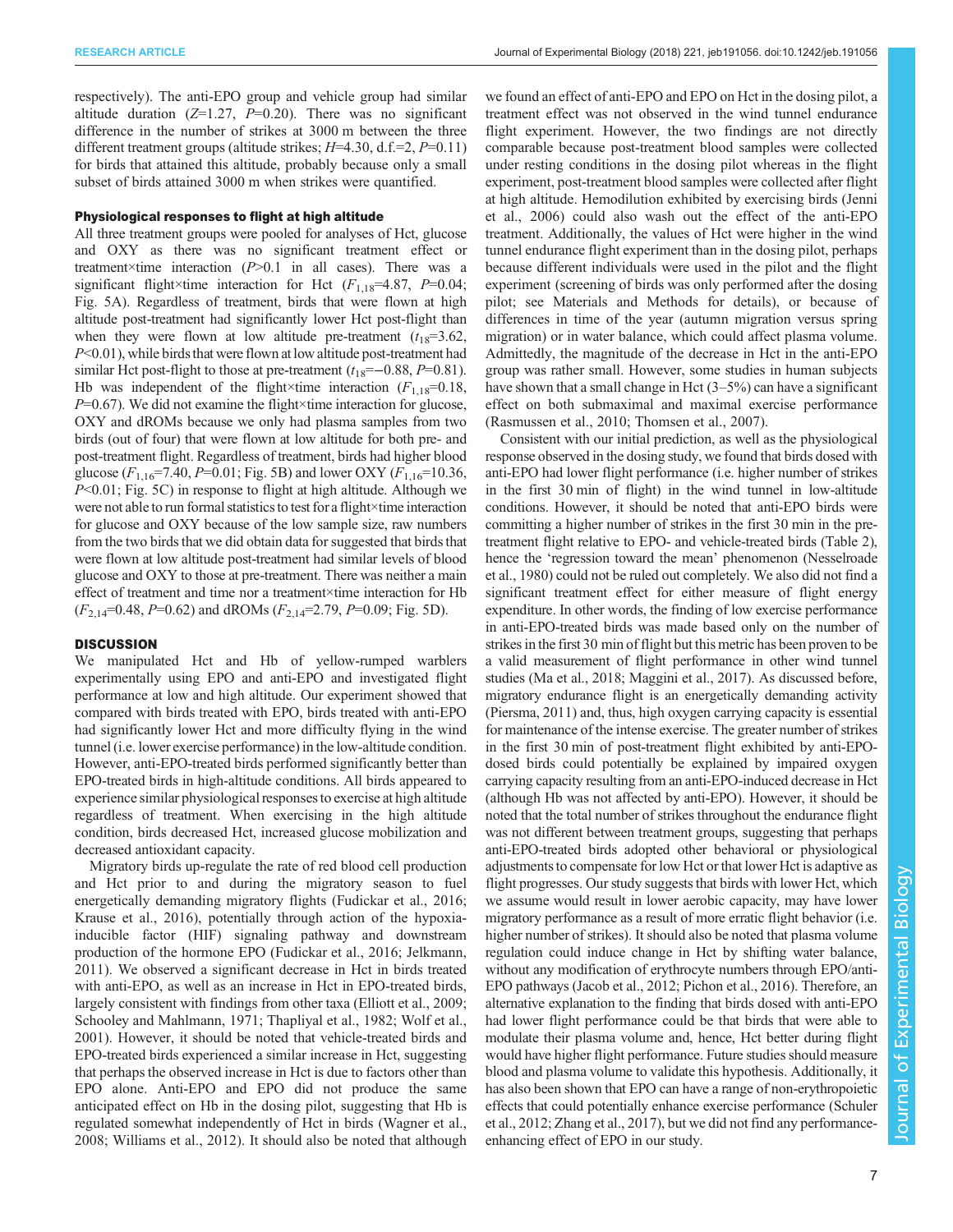Contrary to our initial prediction, we found that birds dosed with anti-EPO had better exercise performance at high altitude: they attained significantly higher altitude and had significantly longer flight duration at high altitude. We did not detect a treatment effect on the number of strikes at 3000 m (as at low altitude) but this was because most EPO-dosed birds did not even attain an altitude of 3000 m, when the number of strikes was quantified. As noted earlier, while all six anti-EPO-treated birds attained the 3000 m simulated altitude, only four out of six vehicle-treated birds and one out of six EPO-treated birds reached 3000 m. The average flight duration at 3000 m for the anti-EPO group, EPO group and control group was 273.83 s, 50 s  $(n=1)$  only) and 188.5 s, respectively). These findings contrast with findings from other studies that manipulated Hct and investigated performance [\(Fronstin et al.,](#page-8-0) [2016](#page-8-0); [Schuler et al., 2010](#page-9-0)), which generally found impaired performance with reductions in Hct. However, it is widely accepted that the relationship between Hct and oxygen carrying capacity is not linear, but rather parabolic in shape [\(Birchard, 1997](#page-8-0); [Petit and](#page-9-0) [Vezina, 2014; Schuler et al., 2010\)](#page-9-0). An increase in Hct can lead to a linear increase in blood oxygen carrying capacity, but also an exponential increase in blood viscosity (Fig. 6), which would hinder transport of oxygen to active tissues [\(Birchard, 1997](#page-8-0)). This suggests that the higher performance of anti-EPO-treated birds at high altitude might be due to lower blood viscosity; to address this possibility, we need to first consider our data on the physiological response of exercise at high altitude.

Our study showed that yellow-rumped warblers decrease Hct when exercising at altitude, regardless of treatment, a result which is contrary to our initial prediction, as well as other studies of the effects of altitude on Hct [\(Borras et al., 2010; Jelkmann, 2003](#page-8-0), [2011](#page-9-0)). It has been shown that birds decrease Hct as a result of hemodilution in response to endurance flight ([Jenni et al., 2006\)](#page-9-0). [Jenni et al. \(2006\)](#page-9-0) suggested that hemodilution is an adaptive response to endurance exercise in birds because it lowers blood viscosity, thereby lowering heart energy expenditure, as well as increasing delivery of fuel in circulation. Given that hemodilution is an adaptive response to exercise in the low-altitude condition, and given that birds presumably have to work harder to extract oxygen from the environment in the high-altitude condition, perhaps it was not surprising to see further hemodilution with high-altitude exposure.



Fig. 6. Hypothetical post hoc rationale for the effects of anti-EPO on flight performance at low and high altitude. In the low-altitude condition, anti-EPO birds had lower performance as a result of the lower than optimal Hct values and consequently lower oxygen carrying capacity, but in the high-altitude condition they had higher flight performance because their initially low Hct was closer to a new 'optimal Hct' for exercise as a result of lower blood viscosity, at least over the short period measured in our study.

With further hemodilution, it seems intuitive that the optimal Hct for exercise at high altitude would be lower than the optimal Hct for exercise at low altitude; in other words, a left shift of the optimal Hct curve [\(Birchard, 1997\)](#page-8-0) with increasing altitude (Fig. 6). If this is the case, we suggest a potential explanation for the seemingly paradoxical findings of flight performance in anti-EPO- versus EPOdosed birds in low- and high-altitude conditions. In the low-altitude condition, anti-EPO birds would have lower performance as a result of the lower than optimal Hct values and consequently lower oxygen carrying capacity, but in the high-altitude condition, they would have higher flight performance because their initially low Hct would now be closer to a new 'optimal Hct' for exercise because of the lower blood viscosity (Fig. 6), at least over the short duration measured in our study. As noted earlier, changes in Hct could be due to changes in plasma volume and independent of changes in red blood cell numbers [\(Jacob et al., 2012](#page-8-0); [Pichon et al., 2016](#page-9-0)). It is also possible that a ceiling exists on how much hemodilution can occur and whether this can be influenced by EPO and/or anti-EPO. It seems plausible that anti-EPO-dosed birds were better able to regulate plasma volume at high altitude, perhaps via hemodilution, and consequently performed better during altitude challenge.

Plasma glucose and oxidative stress were measured to examine physiological responses to exercise at high altitude. Yellow-rumped warblers in our study had a higher glucose level during posttreatment flight, regardless of treatment, but this claim cannot be fully justified without a low-altitude control post-treatment. Mobilization of glucose is consistent with findings from mammalian studies [\(Hochachka, 1985](#page-8-0); [McClelland et al., 1998](#page-9-0); [Schippers et al., 2012\)](#page-9-0). Although birds use predominantly fatty acids to fuel endurance flight, because lipid is the most energy dense metabolic fuel [\(Guglielmo, 2010\)](#page-8-0), oxidizing lipid becomes increasingly challenging as altitude increases and partial pressure of oxygen decreases [\(Melzer, 2011\)](#page-9-0). Therefore, birds likely altered their fuel selection and relied more on glucose as an oxygen-saving strategy during hypoxia (i.e. high-altitude) exposure [\(Melzer,](#page-9-0) [2011\)](#page-9-0). Contrary to our initial prediction, we did not find a treatment effect of EPO and anti-EPO on OXY and dROM production. However, we did observe a lower total OXY during post-treatment flight at high altitude. This suggests that flying at high altitude for extended periods of time can be detrimental to the bird's physical condition, and could potentially explain why most birds spend the majority of time flying at low altitude during migratory flight ([Scott, 2011](#page-9-0)). It should be noted that although we saw an overall increase in oxidative stress, similar to the general finding of [Jenni-Eiermann et al. \(2014\),](#page-9-0) the increased oxidative stress observed in our study was mainly due to a decrease in OXY and not to an increase in dROM production, whereas [Jenni-](#page-9-0)[Eiermann et al. \(2014\)](#page-9-0) found increases in both antioxidant capacity and oxidative damage. This difference could be due to either inherent species differences or slight differences in migration strategy or behavior. Another possible explanation for the lower OXY observed in birds that were flown at high altitude is increased plasma volume due to hemodilution.

We acknowledge that there are a number of limitations in our study, some of which were related to logistical constraints, e.g. the complexity of training large numbers of birds and flying them in a wind tunnel. Our sample sizes were relatively small, which could be a contributing factor to the small effect sizes observed in our study, and a more rigorous pilot study to confirm optimal anti-EPO and EPO doses would have been valuable. Ideally, we would have blood sampled birds prior to the flight component of the experiment (day 7) but as blood sampling itself affects hematological traits, we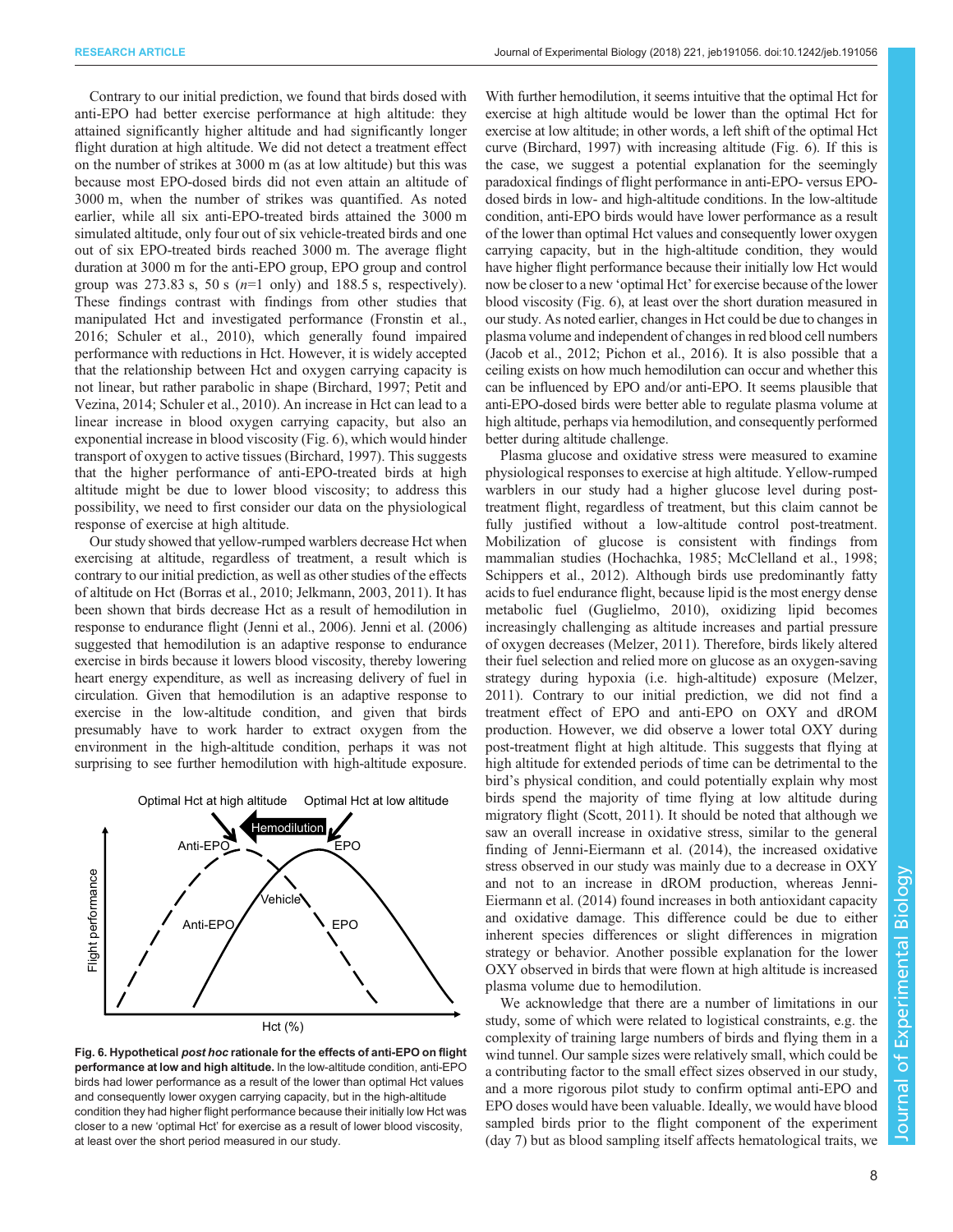<span id="page-8-0"></span>opted not to do this (relying on the pilot experiment). Other data on hematological responses, such as measurement of plasma volume (Jacob et al., 2012; [Pichon et al., 2016](#page-9-0)), would have aided our interpretation. Although we are not aware of any studies measuring changes in plasma volume in relation to exercise in birds, [Jenni et al. \(2006\)](#page-9-0) attributed the decreased Hct observed in response to endurance flight to an increase in plasma volume (i.e. hemodilution). We were unable to collect enough plasma samples from birds that were flown at low altitude only (i.e. not subjected to altitude challenge) during post-treatment flight, which limits our ability to firmly demonstrate physiological effects of altitude challenge on plasma glucose and oxidative stress. Finally, a longer altitude challenge (requiring separate flights or a follow-up experiment) would have helped us parse out the effects of time, training and altitude on some of the physiological measures.

In summary, our results suggest that the relationship between Hct and exercise performance is dependent on altitude, with low Hct being detrimental at low altitude, potentially due to low oxygen carrying capacity, but advantageous at high altitude, potentially as a result of low blood viscosity. Free-living birds may climb at slower speeds and thus adjust their physiology better to the changing altitude. Given that the exposure to high altitude in our experimental birds was rather short in duration, it is unclear whether birds exercising at high altitude for a longer duration would experience similar physiological adjustments. Therefore, determining whether free-living migratory birds adaptively modulate their Hct level based on the altitude they fly at during long-distance migratory flight requires further work (via either erythropoiesis or plasma volume regulation). Given the rapid advancement of technology associated with remote tracking of wild animals, such as biosensors and radio telemetry (Gumus et al., 2014, 2015; [Killen et al., 2017\)](#page-9-0), future studies should manipulate Hct in the field and investigate the migratory capacity of free-living migratory birds ([Yap et al., 2017\)](#page-9-0).

#### Acknowledgements

We thank the Long Point Bird Observatory for helping capture the warblers used in this study and Oh Run Kim for conducting the dosing pilot on zebra finches. We also thank Julian Christians, Douglas Altshuler, Jessica Deakin, Alexander Macmillan, Andrew Gould and Yanju Ma for logistical support, as well as their invaluable input and assistance on the experiment.

#### Competing interests

The authors declare no competing or financial interests.

#### Author contributions

Conceptualization: K.N.Y., C.G.G., T.D.W.; Methodology: K.N.Y., C.G.G., T.D.W.; Validation: K.N.Y.; Formal analysis: K.N.Y.; Investigation: K.N.Y., M.D., C.G.G.; Resources: C.G.G., T.D.W.; Writing - original draft: K.N.Y.; Writing - review & editing: K.N.Y., M.D., C.G.G., T.D.W.; Visualization: K.N.Y.; Supervision: C.G.G., T.D.W.; Project administration: C.G.G., T.D.W.; Funding acquisition: C.G.G., T.D.W.

#### Funding

This work was funded by a Natural Sciences and Engineering Council of Canada Discovery and Accelerator Grant to T.D.W. (grant numbers 155395-2012 RGPIN and RGPAS/429387-2012), a Natural Sciences and Engineering Council of Canada Discovery Grant (05245-2015 RGPIN) and a Canada Foundation for Innovation grant to C.G.G. (grant numbers 11743, 11826, 30781).

#### Supplementary information

Supplementary information available online at <http://jeb.biologists.org/lookup/doi/10.1242/jeb.191056.supplemental>

#### References

[Barve, S., Dhondt, A. A., Mathur, V. B. and Cheviron, Z. A.](http://dx.doi.org/10.1098/rspb.2016.2201) (2016). Life-history [characteristics influence physiological strategies to cope with hypoxia in](http://dx.doi.org/10.1098/rspb.2016.2201) Himalayan birds. [Proc. R. Soc. B Biol. Sci.](http://dx.doi.org/10.1098/rspb.2016.2201) 283, 20162201.

- Birchard, G. F. (1997). Optimal hematocrit: theory, regulation and implications. Integr. Comp. Biol. 37, 65-72.
- Böning, D., Maassen, N. and Pries, A. [\(2011\). The hematocrit paradox-How does](http://dx.doi.org/10.1055/s-0030-1255063) [blood doping really work?](http://dx.doi.org/10.1055/s-0030-1255063) Int. J. Sports Med. 32, 242-246.
- Borras, A., Cabrera, J. and Senar, J. C. [\(2010\). Hematocrit variation in response to](http://dx.doi.org/10.1525/cond.2010.090113) [altitude changes in wild birds: a repeated-measures design.](http://dx.doi.org/10.1525/cond.2010.090113) Condor 112, [622-626.](http://dx.doi.org/10.1525/cond.2010.090113)
- [Calbet, J. A. L., Lundby, C., Koskolou, M. and Boushel, R.](http://dx.doi.org/10.1016/j.resp.2006.01.014) (2006). Importance of [hemoglobin concentration to exercise: acute manipulations.](http://dx.doi.org/10.1016/j.resp.2006.01.014) Respir. Physiol. [Neurobiol.](http://dx.doi.org/10.1016/j.resp.2006.01.014) 151, 132-140.
- Carpenter, F. L. [\(1975\). Bird hematocrits: effects of high altitude and strength of](http://dx.doi.org/10.1016/0300-9629(75)90035-3) flight. [Comp. Biochem. Physiol. Part A Physiol.](http://dx.doi.org/10.1016/0300-9629(75)90035-3) 50, 415-417.
- Costantini, D., Dell'ariccia, G. and Lipp, H.-P. [\(2008\). Long flights and age affect](http://dx.doi.org/10.1242/jeb.012856) [oxidative status of homing pigeons \(Columba livia\).](http://dx.doi.org/10.1242/jeb.012856) J. Exp. Biol. 211, 377-381.
- [Costantini, D., Monaghan, P. and Metcalfe, N. B.](http://dx.doi.org/10.1242/jeb.053496) (2011). Biochemical integration [of blood redox state in captive zebra finches \(Taeniopygia guttata\).](http://dx.doi.org/10.1242/jeb.053496) J. Exp. Biol. 214[, 1148-1152.](http://dx.doi.org/10.1242/jeb.053496)
- [Dokter, A. M., Shamoun-Baranes, J., Kemp, M. U., Tijm, S. and Holleman, I.](http://dx.doi.org/10.1371/journal.pone.0052300) [\(2013\). High altitude bird migration at temperate latitudes: a synoptic perspective](http://dx.doi.org/10.1371/journal.pone.0052300) [on wind assistance.](http://dx.doi.org/10.1371/journal.pone.0052300) PLoS ONE 8, 1-8.
- Drabkin, D. L. and Austin, J. H. (1932). Spectrophotometric studies: I. Spectrophotometric constants for common hemoglobin derivatives in human, dog and rabbit blood. J. Biol. Chem. 98, 719-733.
- Elliott, S. G., Foote, M. and Molineux, G. (2009). Erythropoietins, Erythropoietic Factors, and Erythropoiesis: Molecular, Cellular, Preclinical, and Clinical Biology. Springer Science & Business Media.
- Fair, J., Whitaker, S. and Pearson, B. [\(2007\). Sources of variation in haematocrit in](http://dx.doi.org/10.1111/j.1474-919X.2007.00680.x) birds. Ibis 149[, 535-552.](http://dx.doi.org/10.1111/j.1474-919X.2007.00680.x)
- [Fedde, M. R., Orr, J. A., Shams, H. and Scheid, P.](http://dx.doi.org/10.1016/0034-5687(89)90010-8) (1989). Cardiopulmonary [function in exercising bar-headed geese during normoxia and hypoxia.](http://dx.doi.org/10.1016/0034-5687(89)90010-8) Respir. Physiol. 77[, 239-252.](http://dx.doi.org/10.1016/0034-5687(89)90010-8)
- [Fronstin, R. B., Christians, J. K. and Williams, T. D.](http://dx.doi.org/10.1111/1365-2435.12511) (2016). Experimental [reduction of haematocrit affects reproductive performance in European starlings.](http://dx.doi.org/10.1111/1365-2435.12511) [Funct. Ecol.](http://dx.doi.org/10.1111/1365-2435.12511) 30, 398-409.
- [Fudickar, A. M., Peterson, M. P., Greives, T. J., Atwell, J. W., Bridge, E. S. and](http://dx.doi.org/10.1098/rsbl.2016.0069) Ketterson, E. D. [\(2016\). Differential gene expression in seasonal sympatry:](http://dx.doi.org/10.1098/rsbl.2016.0069) [mechanisms involved in diverging life histories.](http://dx.doi.org/10.1098/rsbl.2016.0069) Biol. Lett. 12, 20160069.
- [Gerson, A. R. and Guglielmo, C. G.](http://dx.doi.org/10.1126/science.1210449) (2011). Flight at low ambient humidity [increases protein catabolism in migratory birds.](http://dx.doi.org/10.1126/science.1210449) Science 333, 1434-1436.
- Gerson, A. R. and Guglielmo, C. G. [\(2013\). Energetics and metabolite profiles](http://dx.doi.org/10.1007/s00360-013-0767-y) [during early flight in American robins \(Turdus Migratorius\).](http://dx.doi.org/10.1007/s00360-013-0767-y) J. Comp. Physiol. B [Biochem. Syst. Environ. Physiol.](http://dx.doi.org/10.1007/s00360-013-0767-y) 183, 983-991.
- Guglielmo, C. G. [\(2010\). Move that fatty acid: fuel selection and transport in](http://dx.doi.org/10.1093/icb/icq097) [migratory birds and bats.](http://dx.doi.org/10.1093/icb/icq097) Integr. Comp. Biol. 50, 336-345.
- [Guglielmo, C. G., McGuire, L. P., Gerson, A. R. and Seewagen, C. L.](http://dx.doi.org/10.1007/s10336-011-0724-z) (2011). [Simple, rapid, and non-invasive measurement of fat, lean, and total water masses](http://dx.doi.org/10.1007/s10336-011-0724-z) [of live birds using quantitative magnetic resonance.](http://dx.doi.org/10.1007/s10336-011-0724-z) J. Ornithol. 152, 75.
- [Gumus, A., Lee, S., Karlsson, K., Gabrielson, R., Winkler, D. W. and Erickson,](http://dx.doi.org/10.1039/C3AN01787G) D. [\(2014\). Real-time in vivo uric acid biosensor system for biophysical monitoring](http://dx.doi.org/10.1039/C3AN01787G) of birds. Analyst 139[, 742-748.](http://dx.doi.org/10.1039/C3AN01787G)
- [Gumus, A., Lee, S., Ahsan, S. S., Karlsson, K., Gabrielson, R., Guglielmo, C. G.,](http://dx.doi.org/10.1371/journal.pone.0123947) Winkler, D. W. and Erickson, D. [\(2015\). Lab-on-a-bird: Biophysical monitoring of](http://dx.doi.org/10.1371/journal.pone.0123947) flying birds. PLoS ONE 10[, e0123947.](http://dx.doi.org/10.1371/journal.pone.0123947)
- [Hahn, S., Bauer, S., Dimitrov, D., Emmenegger, T., Ivanova, K., Zehtindjiev, P.](http://dx.doi.org/10.1098/rspb.2017.2307) and Buttemer, W. A. [\(2018\). Low intensity blood parasite infections do not reduce](http://dx.doi.org/10.1098/rspb.2017.2307) [the aerobic performance of migratory birds.](http://dx.doi.org/10.1098/rspb.2017.2307) Proc. R. Soc. B 285, 20172307.
- Hammond, K. A., Chappell, M. A., Cardullo, R. A., Lin, R. and Johnsen, T. S. (2000). The mechanistic basis of aerobic performance variation in red junglefowl. J. Exp. Biol. 203, 2053-2064.
- Hedenström, A. and Lindström, Å. [\(2017\). Wind tunnel as a tool in bird migration](http://dx.doi.org/10.1111/jav.01363) research. [J. Avian Biol.](http://dx.doi.org/10.1111/jav.01363) 48, 37-48.
- [Heuberger, J. A. A. C., Rotmans, J. I., Gal, P., Stuurman, F. E., van](http://dx.doi.org/10.1016/S2352-3026(17)30105-9)'t Westende, [J., Post, T. E., Daniels, J. M. A., Moerland, M., van Veldhoven, P. L. J., de Kam,](http://dx.doi.org/10.1016/S2352-3026(17)30105-9) M. L. et al. [\(2017\). Effects of erythropoietin on cycling performance of well trained](http://dx.doi.org/10.1016/S2352-3026(17)30105-9) [cyclists: a double-blind, randomised, placebo-controlled trial.](http://dx.doi.org/10.1016/S2352-3026(17)30105-9) Lancet Haematol. 4, [e374-e386.](http://dx.doi.org/10.1016/S2352-3026(17)30105-9)
- Hochachka, P. W. (1985). Exercise limitations at high altitude: the metabolic problem and search for its solution. Exercise limitations at high altitude: the metabolic problem and search for its solution. In Circulation, Respiration, and Metabolism. Proceedings in Life Sciences. (ed. R. Gilles), pp. 240-249. Springer.
- [Hochachka, P. W., Stanley, C., Matheson, G. O., McKenzie, D. C., Allen, P. S.](http://dx.doi.org/10.1152/jappl.1991.70.4.1720) and Parkhouse, W. S. [\(1991\). Metabolic and work efficiencies during exercise in](http://dx.doi.org/10.1152/jappl.1991.70.4.1720) [Andean natives.](http://dx.doi.org/10.1152/jappl.1991.70.4.1720) J. Appl. Physiol. 70, 1720-1730.
- Hothorn, T., Bretz, F. and Westfall, P. [\(2008\). Simultaneous inference in general](http://dx.doi.org/10.1002/bimj.200810425) [parametric models.](http://dx.doi.org/10.1002/bimj.200810425) Biometrical J. 50, 346-363.
- Jacob, M., Annaheim, S., Boutellier, U., Hinske, C., Rehm, M., Breymann, C. and Krafft, A. (2012). Haematocrit is invalid for estimating red cell volume: a prospective study in male volunteers. Blood Transfus. 10, 471-479. Jelkmann, W. [\(2003\). Erythropoietin.](http://dx.doi.org/10.1007/BF03345232) J. Endocrinol. Invest. 26, 832-837.